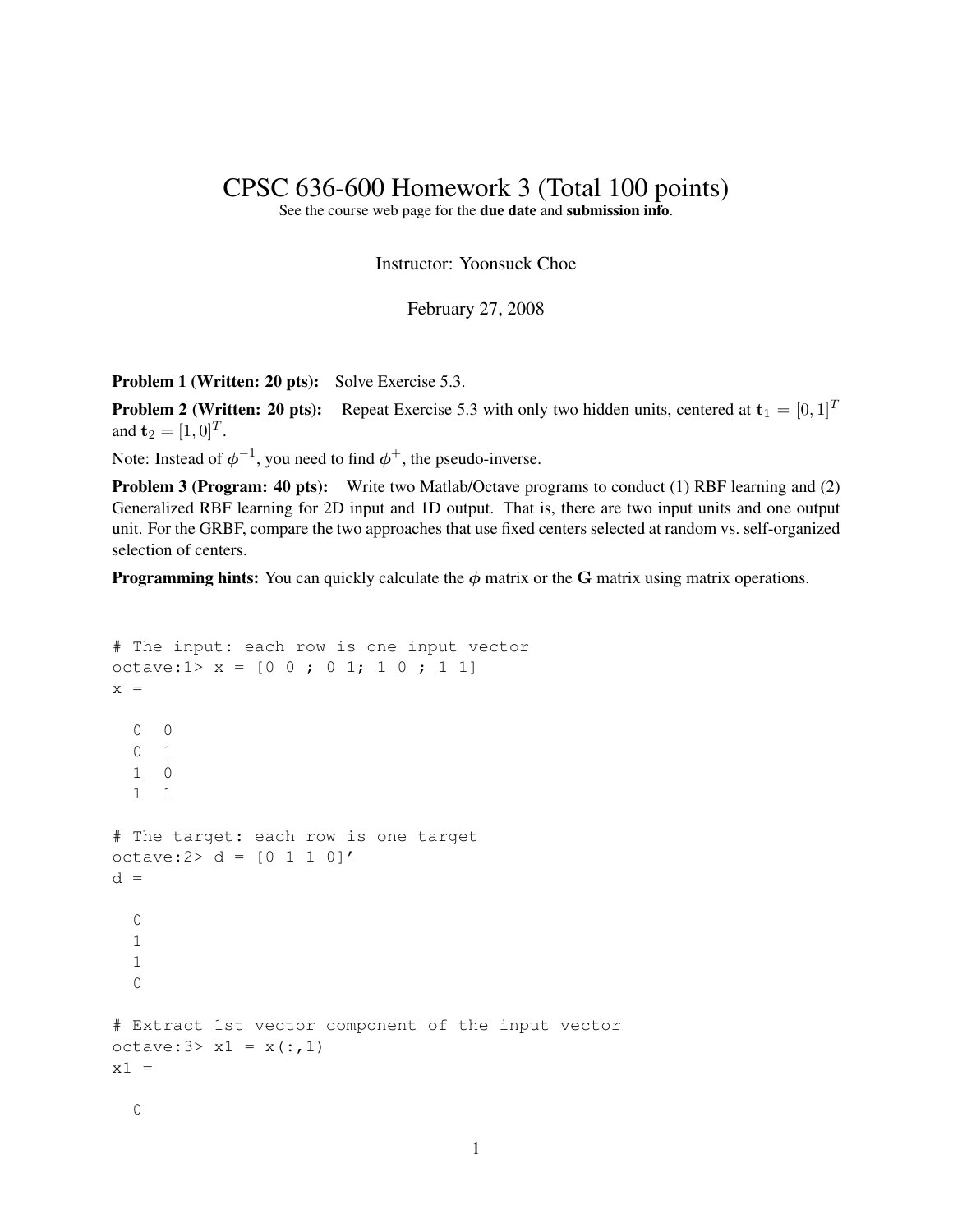```
\Omega1
  1
# Extract 2nd vector component of the input vector
octave: 4 > x^2 = x(:,2)x2 =0
  1
  \Omega1
# Center vectors: each row is one center vector
octave: 5 > t = [0 1; 1 0]t =0 1
  1 0
# Extract 1st vector component of the center vector
octave: 6 > t1 = t(:,1)t1 =\bigcap1
# Extract 2nd vector component of the center vector
octave: 7 > t2 = t(:,2)t2 =1
  \Omega# Calculate input count and hidden layer count
octave:8> [m, junk] = size(t)m = 2octave: 9 > [N, junk] = size(x)N = 4# Make t1 matrix (N x m)
octave:10> T1=ones(N, 1) *t1'
T1 =0 1
  0 1
```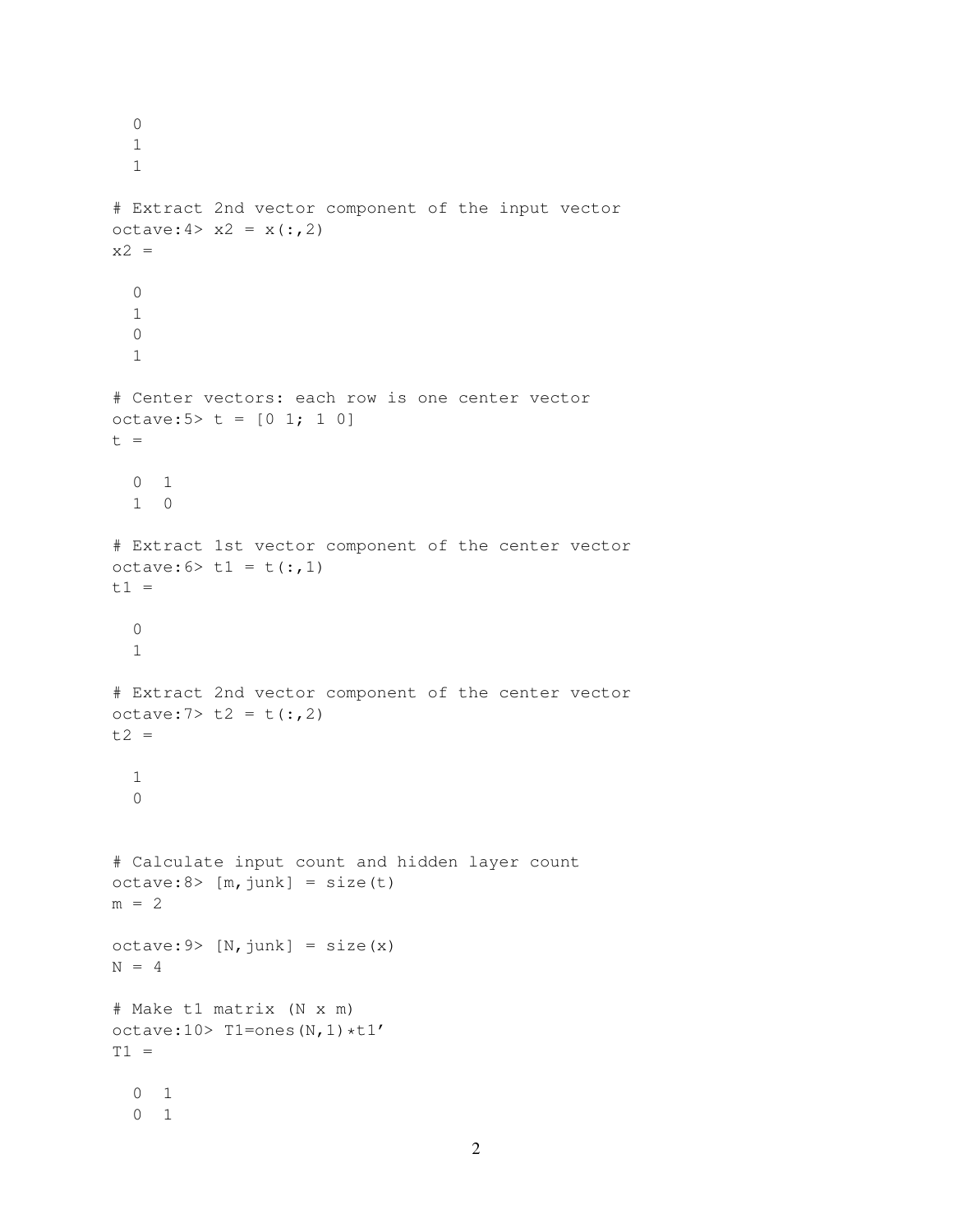```
0 1
  0 1
# Make t2 matrix (N x m)
octave:11> T2=ones(N, 1) *t2'
T2 =1 0
 1 0
 1 0
 1 0
# Make x1 matrix (N x m)
octave: 12 > X1 = x1 * ones(1,m)X1 =0 0
  0 0
  1 1
  1 1
# Make x2 matrix (N x m)
octave:13> X2=x2*ones(1,m)
X2 =0 \qquad 01 1
  0 0
  1 1
# Set width of RBF
octave:14> sigma=0.4
signa = 0.40000# In one line, get the G matrix using matrix operations.
octave:105> G = exp(-((X1-T1).^2 + (X2-T2).^2)/(2*sigma^2))
G =0.0439369 0.0439369
  1.0000000 0.0019305
 0.0019305 1.0000000
  0.0439369 0.0439369
# Find pseudoinverse
octave:15> w = inv(G' *G) *G' *dw =0.99045
```